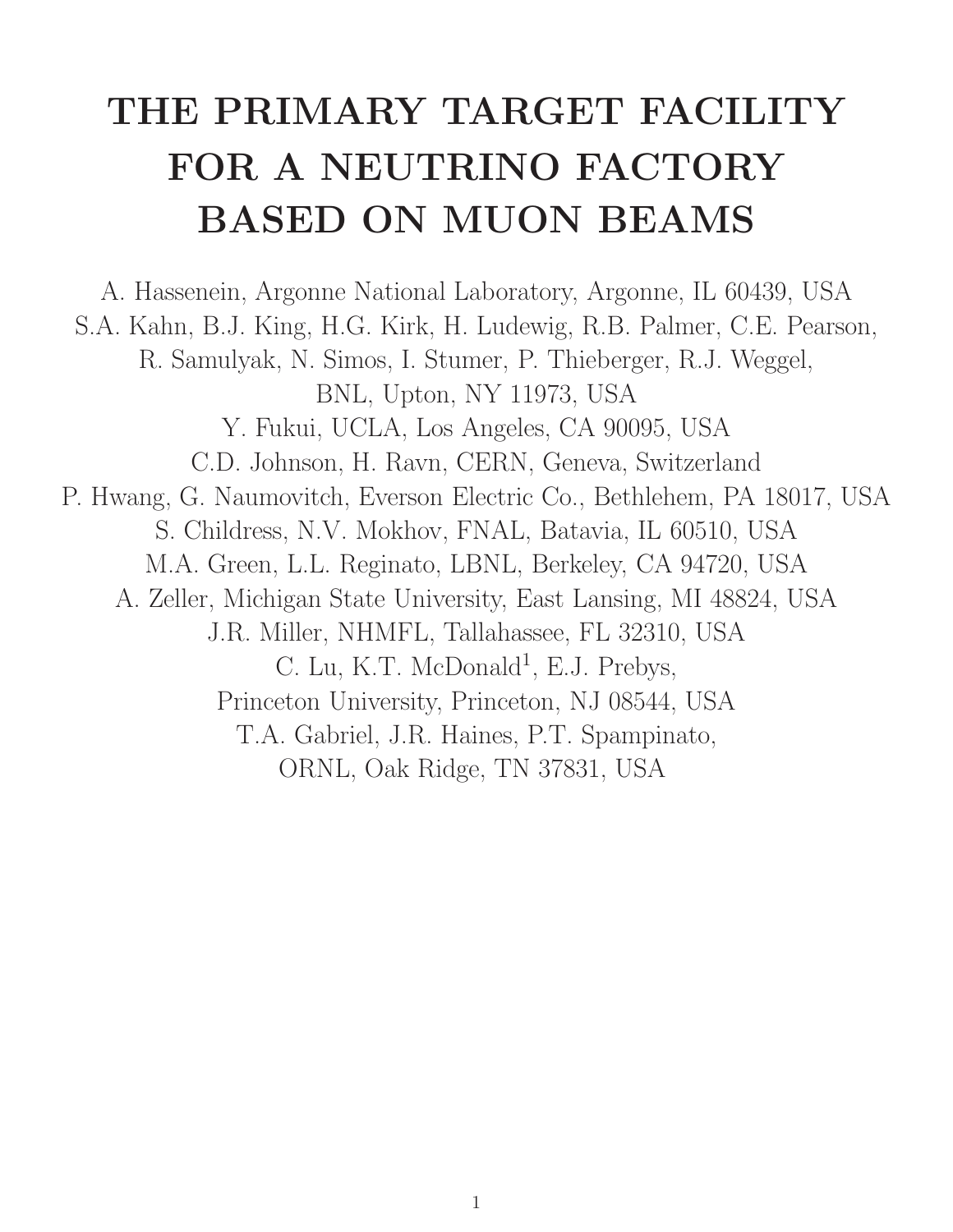## **ABSTRACT**

Neutrino beams from the decay of muons in a storage ring offer the prospect of very high flux, well-understood spectra, and equal numbers of electron and muon neutrinos, as desirable for detailed exploration of neutrino oscillations via long baseline detectors [1]. Such beams require large numbers of muons, and hence a high performance target station at which a 1-4 MW proton beam of 16-24 GeV impinges on a compact target, all inside a high field solenoid channel to capture as much of the phase volume of soft pions as possible. A first concept was based on a carbon target, as reported in 2000 the Neutrino Factory Feasibility Study-I [2]. A higher performance option based on a free mercury jet has been studied in 2001 as part of the Neutrino Factory Feasibility Study-II [3, 4]. An overview of a mercury jet target facility is presented here, including requirements, design concept and summaries of simulated performance. Further details are presented in related papers at this conference.

## **1 THE TARGET FACILITY**

A muon collider [18] or a neutrino factory based on a muon storage ring [1, 2, 3, 4] require intense beams of muons, which are obtained from the decay of pions produced in proton-nucleus collisions. To maximize the yield, pions of momentum near 300 MeV/*c* should be captured, as illustrated in Fig. 1. For proton energies above 10 GeV, the pion yield per unit of proton beam energy is larger for a high-*Z* target [5]. For proton beam energies in the MW range, beam heating would melt/boil a stationary high-Z target, so a moving target must be used. A mercury jet target is the main option considered here, although several alternatives remain under active study [6, 7]. For greater detail, consult Chap. 3 of [3]. See also [8].

The low-energy pions are produced with relatively large angles to the proton beam, and efficient capture into a decay and phase rotation channel [9] is obtained by surrounding the target with a 20-T solenoid magnet, whose field tapers down to 1.25 T over several meters, as sketched in Fig. 2. Pion yield is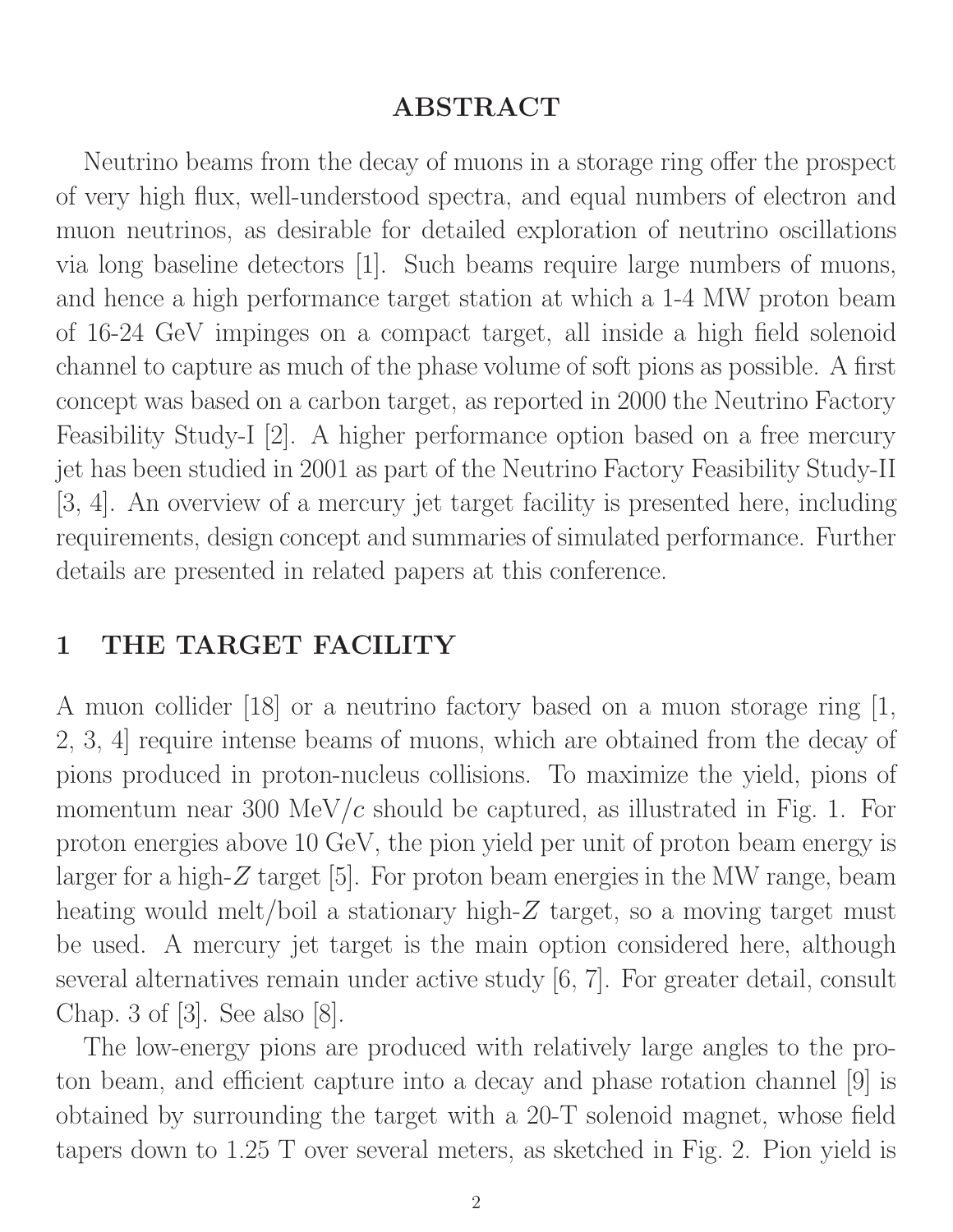

Figure 1: Comparison of pion yield measured in BNL E910 with a MARS calculation.

maximized with a mercury target in the form a 1-cm-diameter cylinder, tilted by about 100 mrad with respect to the magnetic axis. To permit the proton beam to interact with the target over 2 interaction lengths, the proton beam is tilted by 33 mrad with respect to the mercury jet axis. See also Fig. 3.

A mercury pool inside the capture solenoid intercepts the mercury jet and the unscattered proton beam, as shown in Fig. 4. The mercury pool, surrounding tungsten carbide/water shielding, and the resistive insert of the 20-T capture magnet [10] are isolated from upstream and downstream beamline elements by a pair of double-walled Be windows. This entire unit can be replaced by remote manipulation should failure occur. The absorbed radiation dose on components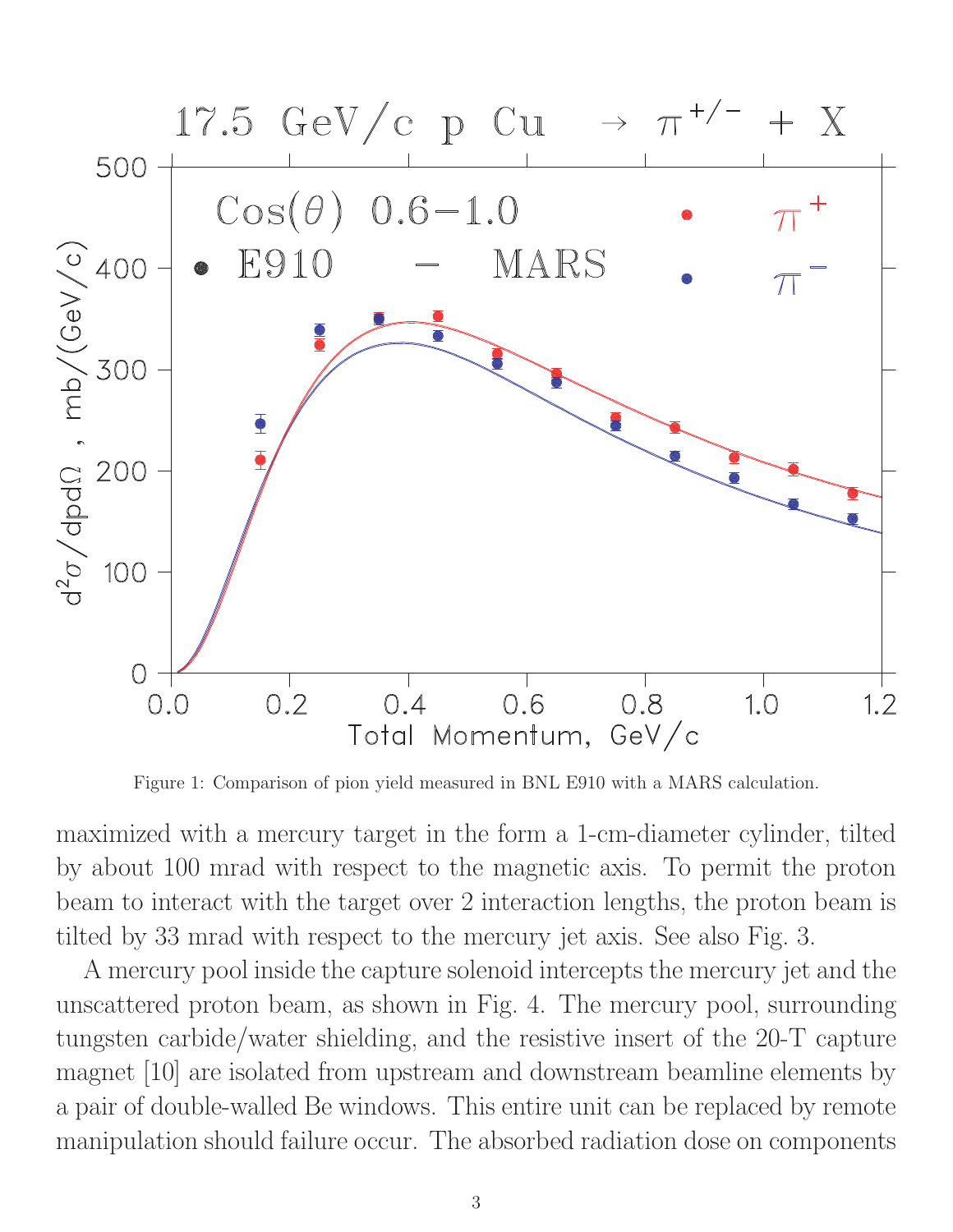

Figure 2: Sketch of the target and capture system based on a mercury jet inside a 20-T solenoid magnet.

near the target is quite large [5], as illustrated in Fig. 5, such that in a 4 Mw proton beam, their lifetime against radiation damage may only be 5 years.

The capture solenoid is encased in thick concrete shielding as part of the target facility that includes an overhead crane, hot cells with remote manipulation capability, and a mercury pumping and purification loop [11], as sketched in Fig. 6.

The use of a mercury jet target raises several novel issues. The rapid energy deposition in the mercury target by the proton beam leads to intense pressure waves that can disperse the mercury [12, 13, 14]. Further, as the mercury enters the strong magnetic field eddy currents are induced in the mercury, and the Lorentz force on these currents could lead to distortion of the jet [15, 16]. On the other hand, the magnetic pressure on the mercury once inside the solenoid will damp mechanical perturbation of the jet.

An R&D program is underway to assess these critical issues [17].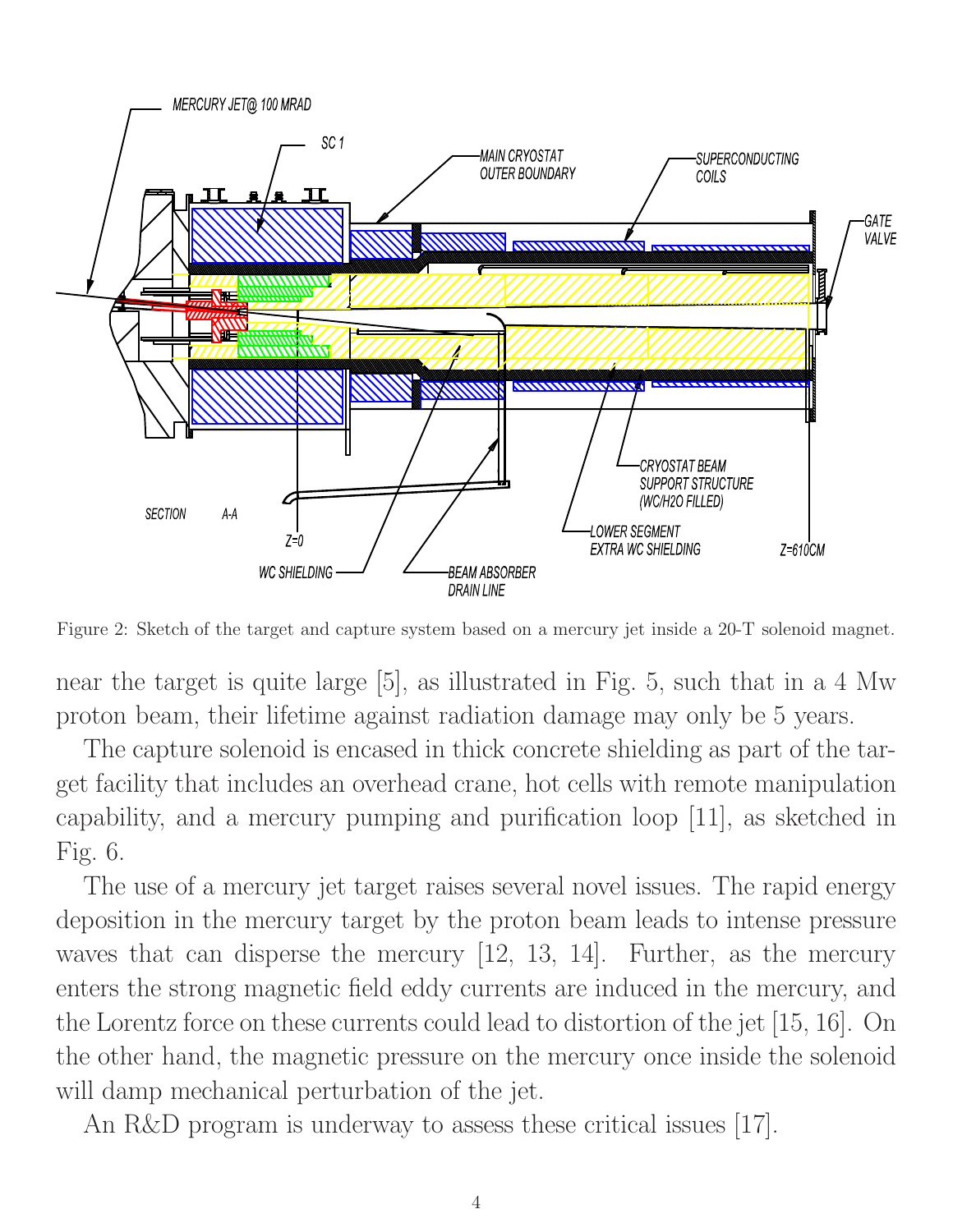

Figure 3: The inner region of the 20-T capture magnet along with the tilted mercury jet target and proton beam.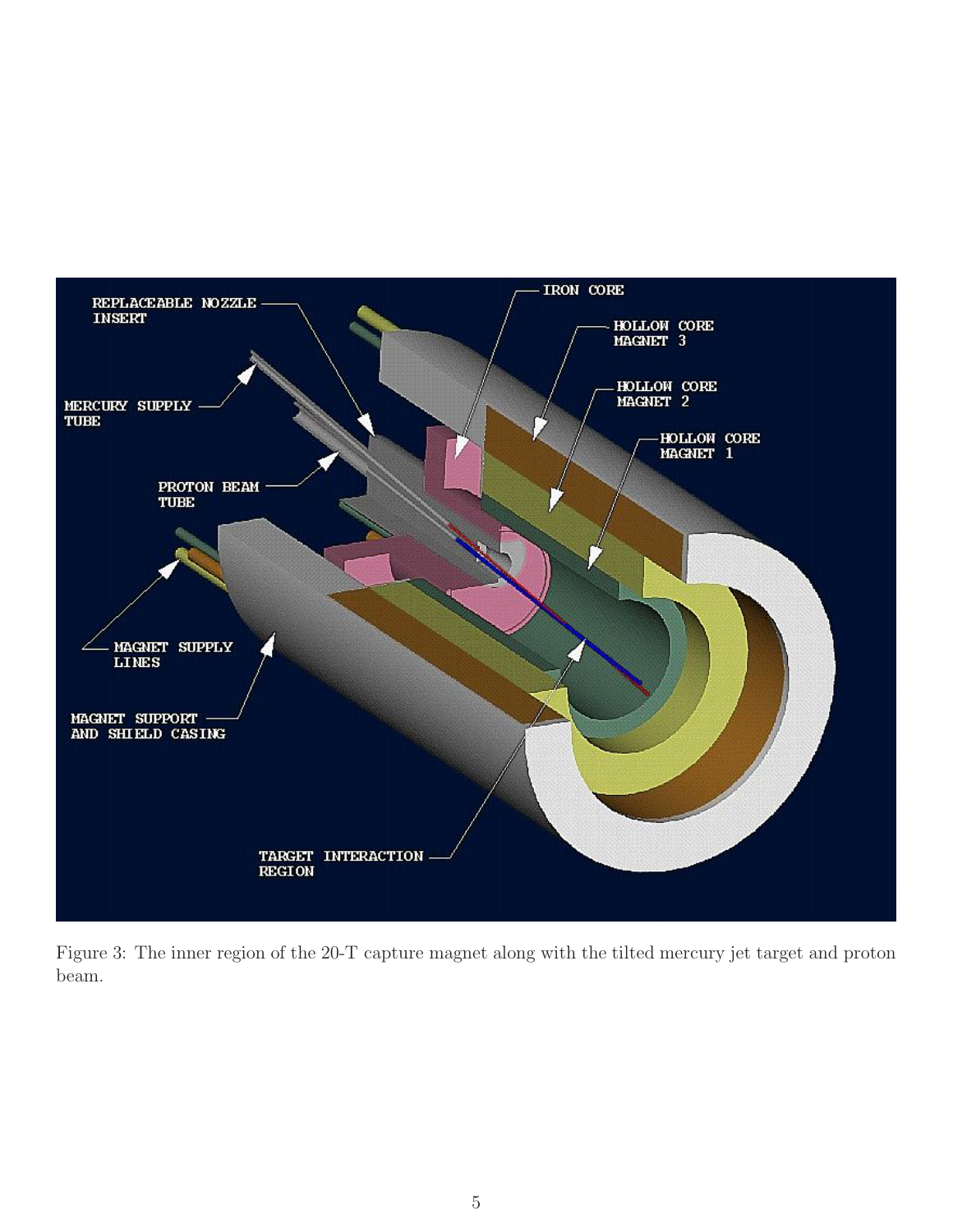

Figure 4: A mercury pool inside the capture solenoid intercepts the mercury jet and the unscattered proton beam.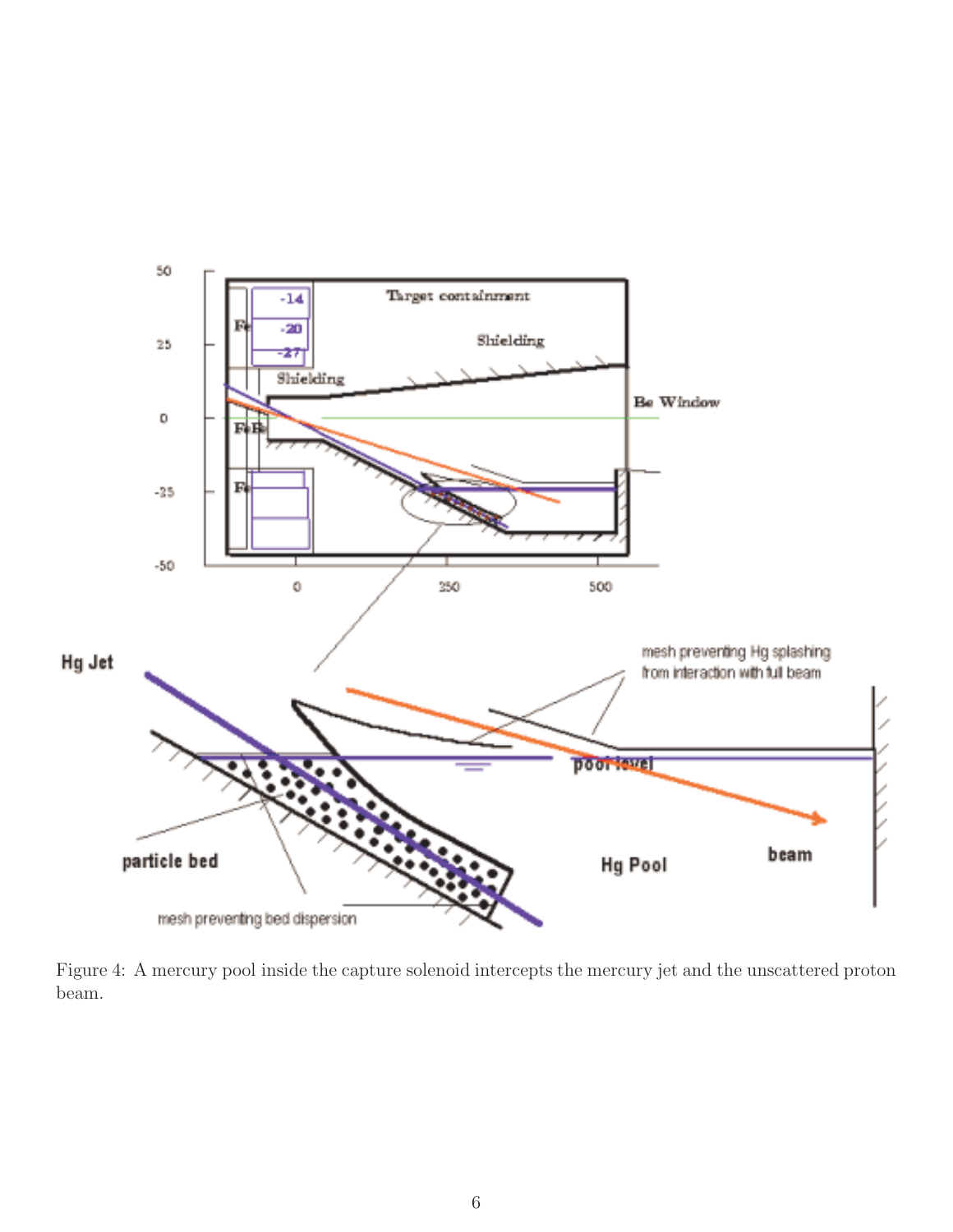

Figure 5: Absorber radiation dose in the pion capture system per  $2 \times 10^7$  s of a 1-MW, 24-GeV proton beam on a mercury target.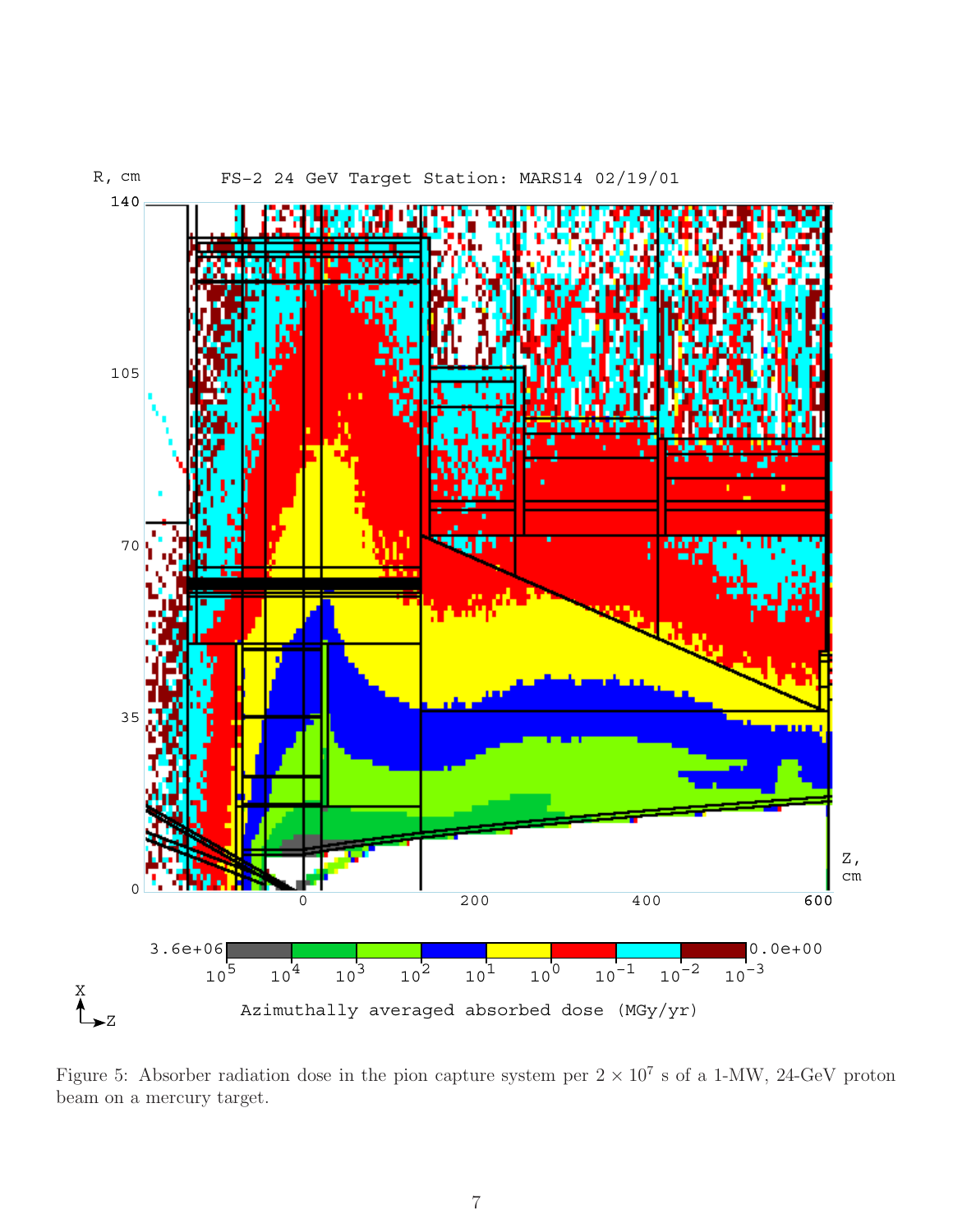

Figure 6: Sketch of the target facility.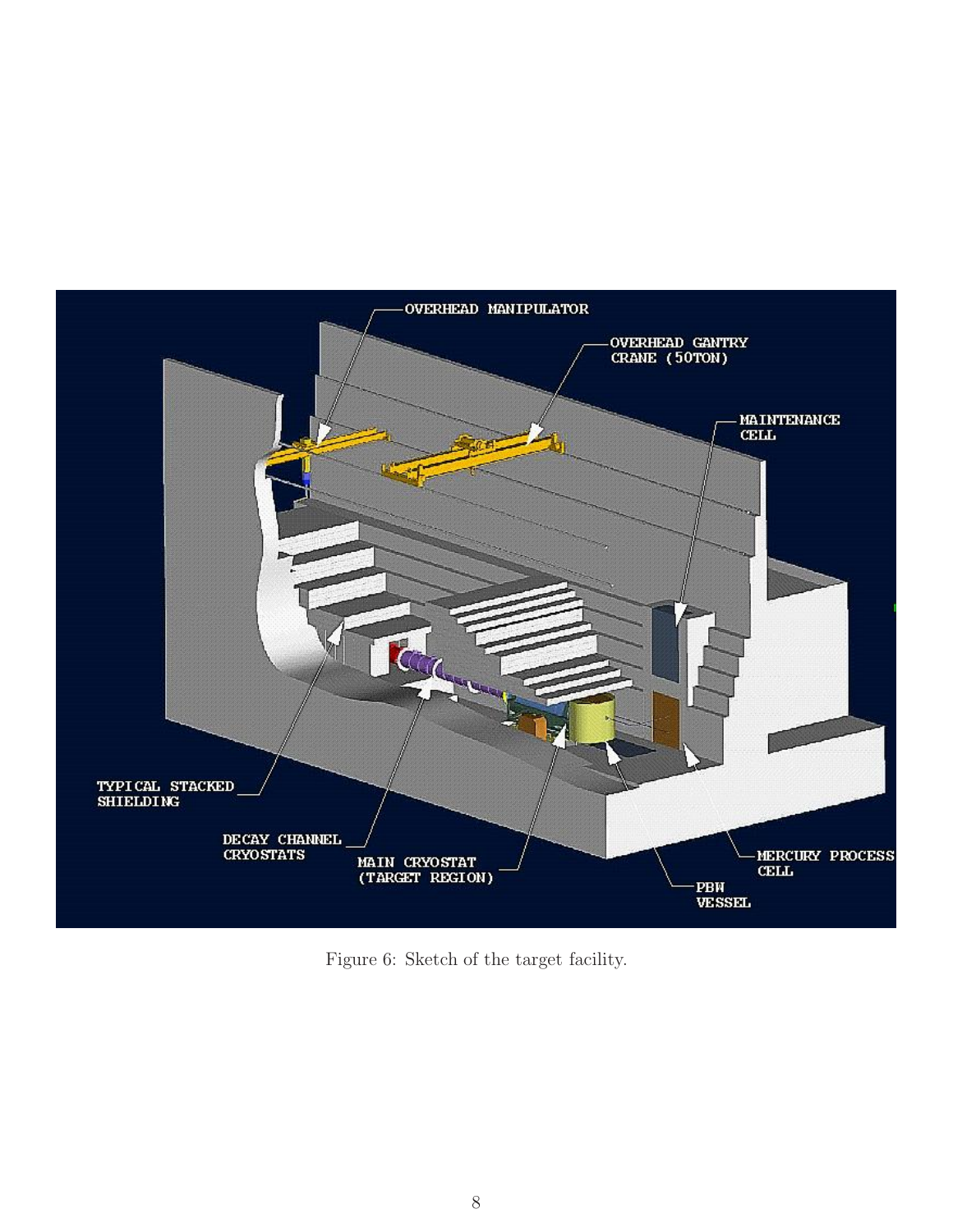## **2 References**

- [1] C. Albright *et al.*, *Physics at a Neutrino Factory*, hep-ex/0008064.
- [2] N. Holtkamp, D. Finley, eds., *A Feasibility Study of a Neutrino Source Based on A Muon Storage Ring*, http://www.fnal.gov/projects/muon collider/nu-factory/
- [3] S. Ozaki *et al.*, eds., *Feasibility Study-II of a Muon-Based Neutrino Source*, http://www.cap.bnl.gov/mumu/studyii/FS2-report.html
- [4] R. Palmer *et al.*, *A Second Feasibility Study of a Muon Storage Ring Neutrino Factory*, PAC2001, FOAC007.
- [5] N. Mokhov, *Particle Production and Radiation Environment at a Neutrino Factory Target Station*, PAC2001, FOAC010.
- [6] B. King *et al.*, *An Inconel Rotating Band Pion Production Target for Neutrino Factories and Muon Colliders*, PAC2001, TPAH136.
- [7] V. Balbekov and N. Mokhov, *Low-Budget Muon Source*, PAC2001, TPAH144.
- [8] T. Gabriel *et al.*, *Targets for High-Intensity Particle Production*, PAC2001, FOAC008.
- [9] H. Kirk *et al.*, *Phase Rotation at the Front End of a Neutrino Factory*, PAC2001, TPPH161.
- [10] R. Weggel *et al.*, *Design Study for 20 T, 15 cm Bore Hybrid Magnet with Radiation-Resistant Insert for Pion Capture*, PAC2001, RPPH074.
- [11] P. Spampinato *et al.*, *Target Enclosure/System Design for a Mercury-Target Neutrino Producing Facility*, PAC2001, TPAH154.